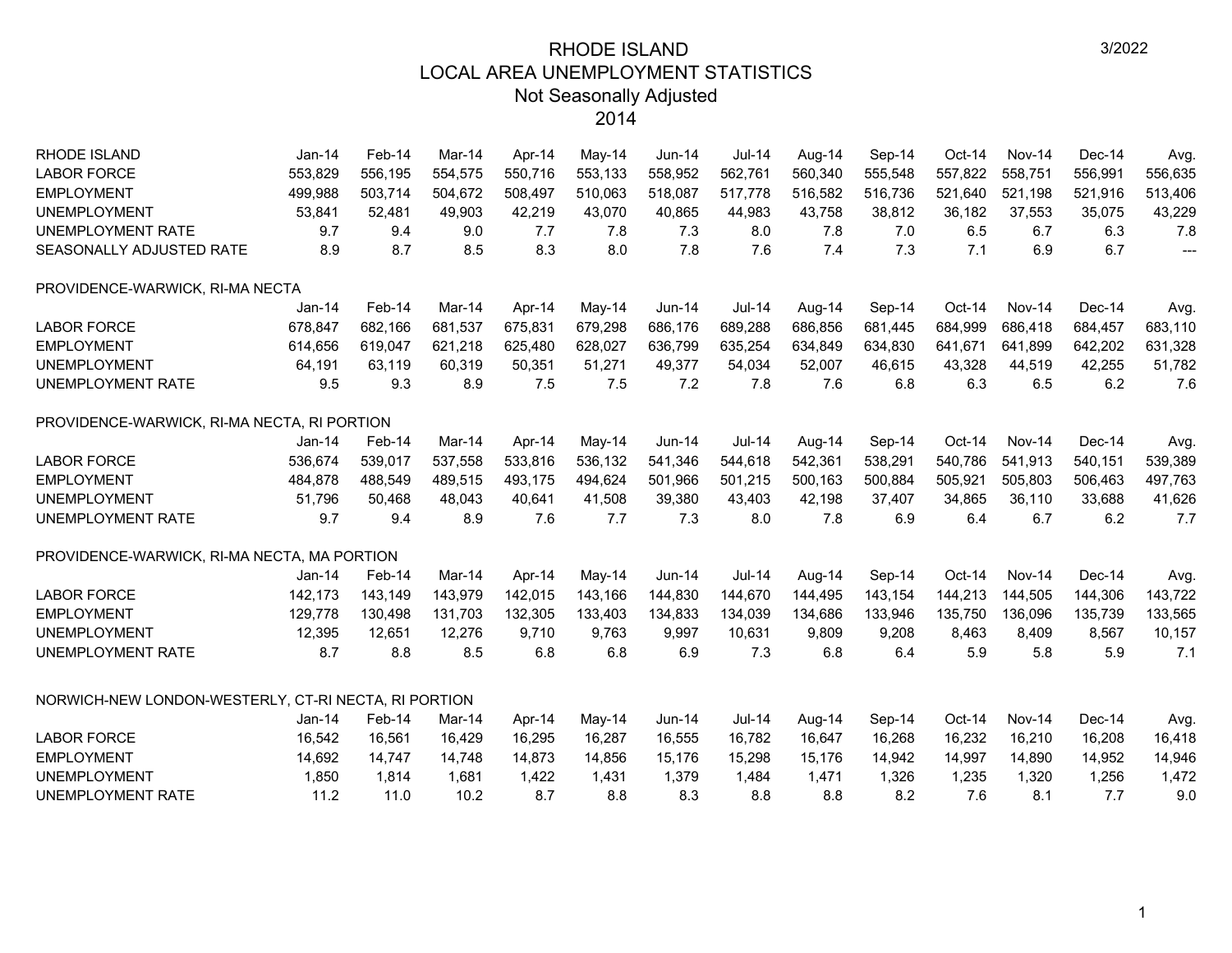| <b>BARRINGTON</b>        | Jan-14   | Feb-14 | Mar-14 | Apr-14 | $May-14$ | $Jun-14$      | <b>Jul-14</b> | Aug-14 | Sep-14 | $Oct-14$ | Nov-14        | Dec-14 | Avg.   |
|--------------------------|----------|--------|--------|--------|----------|---------------|---------------|--------|--------|----------|---------------|--------|--------|
| <b>LABOR FORCE</b>       | 8,255    | 8,304  | 8,316  | 8,315  | 8,375    | 8,432         | 8,468         | 8,445  | 8,415  | 8,452    | 8,462         | 8,434  | 8,390  |
| <b>EMPLOYMENT</b>        | 7,707    | 7,765  | 7,781  | 7,839  | 7,862    | 7,978         | 7,967         | 7,950  | 7,961  | 8,041    | 8,039         | 8,050  | 7,912  |
| <b>UNEMPLOYMENT</b>      | 548      | 539    | 535    | 476    | 513      | 454           | 501           | 495    | 454    | 411      | 423           | 384    | 478    |
| UNEMPLOYMENT RATE        | 6.6      | 6.5    | 6.4    | 5.7    | 6.1      | 5.4           | 5.9           | 5.9    | 5.4    | 4.9      | 5.0           | 4.6    | 5.7    |
| <b>BRISTOL</b>           | $Jan-14$ | Feb-14 | Mar-14 | Apr-14 | May-14   | <b>Jun-14</b> | $Jul-14$      | Aug-14 | Sep-14 | Oct-14   | <b>Nov-14</b> | Dec-14 | Avg.   |
| <b>LABOR FORCE</b>       | 12,106   | 12,142 | 12,112 | 11,986 | 11,966   | 12,102        | 12,199        | 12,125 | 12,033 | 12,125   | 12,143        | 12,133 | 12,098 |
| <b>EMPLOYMENT</b>        | 10,950   | 11,032 | 11,054 | 11,137 | 11,170   | 11,335        | 11,318        | 11,295 | 11,311 | 11,425   | 11,422        | 11,437 | 11,241 |
| <b>UNEMPLOYMENT</b>      | 1,156    | 1,110  | 1,058  | 849    | 796      | 767           | 881           | 830    | 722    | 700      | 721           | 696    | 857    |
| <b>UNEMPLOYMENT RATE</b> | 9.5      | 9.1    | 8.7    | 7.1    | 6.7      | 6.3           | 7.2           | 6.8    | 6.0    | 5.8      | 5.9           | 5.7    | 7.1    |
| <b>BURRILLVILLE</b>      | $Jan-14$ | Feb-14 | Mar-14 | Apr-14 | May-14   | <b>Jun-14</b> | $Jul-14$      | Aug-14 | Sep-14 | Oct-14   | Nov-14        | Dec-14 | Avg.   |
| <b>LABOR FORCE</b>       | 8,988    | 9,049  | 8,997  | 8,891  | 8,868    | 8,982         | 9,115         | 9,067  | 8,911  | 8,958    | 8,991         | 9,025  | 8,987  |
| <b>EMPLOYMENT</b>        | 8,069    | 8,130  | 8,146  | 8,207  | 8,231    | 8,353         | 8,341         | 8,323  | 8,335  | 8,419    | 8,417         | 8,428  | 8,283  |
| <b>UNEMPLOYMENT</b>      | 919      | 919    | 851    | 684    | 637      | 629           | 774           | 744    | 576    | 539      | 574           | 597    | 704    |
| <b>UNEMPLOYMENT RATE</b> | 10.2     | 10.2   | 9.5    | 7.7    | 7.2      | 7.0           | 8.5           | 8.2    | 6.5    | 6.0      | 6.4           | 6.6    | 7.8    |
| <b>CENTRAL FALLS</b>     | $Jan-14$ | Feb-14 | Mar-14 | Apr-14 | May-14   | Jun-14        | <b>Jul-14</b> | Aug-14 | Sep-14 | Oct-14   | Nov-14        | Dec-14 | Avg.   |
| <b>LABOR FORCE</b>       | 8,597    | 8,615  | 8,627  | 8,558  | 8,634    | 8,738         | 8,683         | 8,616  | 8,572  | 8,573    | 8,604         | 8,603  | 8,618  |
| <b>EMPLOYMENT</b>        | 7,594    | 7,652  | 7,667  | 7,724  | 7,747    | 7,862         | 7,850         | 7,834  | 7,845  | 7,924    | 7,922         | 7,932  | 7,796  |
| <b>UNEMPLOYMENT</b>      | 1,003    | 963    | 960    | 834    | 887      | 876           | 833           | 782    | 727    | 649      | 682           | 671    | 822    |
| <b>UNEMPLOYMENT RATE</b> | 11.7     | 11.2   | 11.1   | 9.7    | 10.3     | 10.0          | 9.6           | 9.1    | 8.5    | 7.6      | 7.9           | 7.8    | 9.5    |
| <b>CHARLESTOWN</b>       | Jan-14   | Feb-14 | Mar-14 | Apr-14 | May-14   | <b>Jun-14</b> | <b>Jul-14</b> | Aug-14 | Sep-14 | Oct-14   | Nov-14        | Dec-14 | Avg.   |
| <b>LABOR FORCE</b>       | 4,226    | 4,245  | 4,186  | 4,121  | 4,051    | 4,074         | 4,128         | 4,123  | 4,057  | 4,072    | 4,122         | 4,137  | 4,129  |
| <b>EMPLOYMENT</b>        | 3,680    | 3,708  | 3,715  | 3,743  | 3,754    | 3,810         | 3,804         | 3,796  | 3,802  | 3,840    | 3,839         | 3,844  | 3,778  |
| <b>UNEMPLOYMENT</b>      | 546      | 537    | 471    | 378    | 297      | 264           | 324           | 327    | 255    | 232      | 283           | 293    | 351    |
| <b>UNEMPLOYMENT RATE</b> | 12.9     | 12.7   | 11.3   | 9.2    | 7.3      | 6.5           | 7.8           | 7.9    | 6.3    | 5.7      | 6.9           | 7.1    | 8.5    |
| <b>COVENTRY</b>          | Jan-14   | Feb-14 | Mar-14 | Apr-14 | May-14   | <b>Jun-14</b> | <b>Jul-14</b> | Aug-14 | Sep-14 | Oct-14   | Nov-14        | Dec-14 | Avg.   |
| <b>LABOR FORCE</b>       | 18,799   | 18,933 | 18,861 | 18,707 | 18,723   | 18,960        | 19,123        | 19,054 | 18,808 | 18,899   | 18,951        | 18,930 | 18,896 |
| <b>EMPLOYMENT</b>        | 17,033   | 17,162 | 17,196 | 17,324 | 17,375   | 17,633        | 17,607        | 17,570 | 17,595 | 17,772   | 17,768        | 17,791 | 17,486 |
| <b>UNEMPLOYMENT</b>      | 1,766    | 1,771  | 1,665  | 1,383  | 1,348    | 1,327         | 1,516         | 1,484  | 1,213  | 1,127    | 1,183         | 1,139  | 1,410  |
| UNEMPLOYMENT RATE        | 9.4      | 9.4    | 8.8    | 7.4    | 7.2      | 7.0           | 7.9           | 7.8    | 6.4    | 6.0      | 6.2           | 6.0    | 7.5    |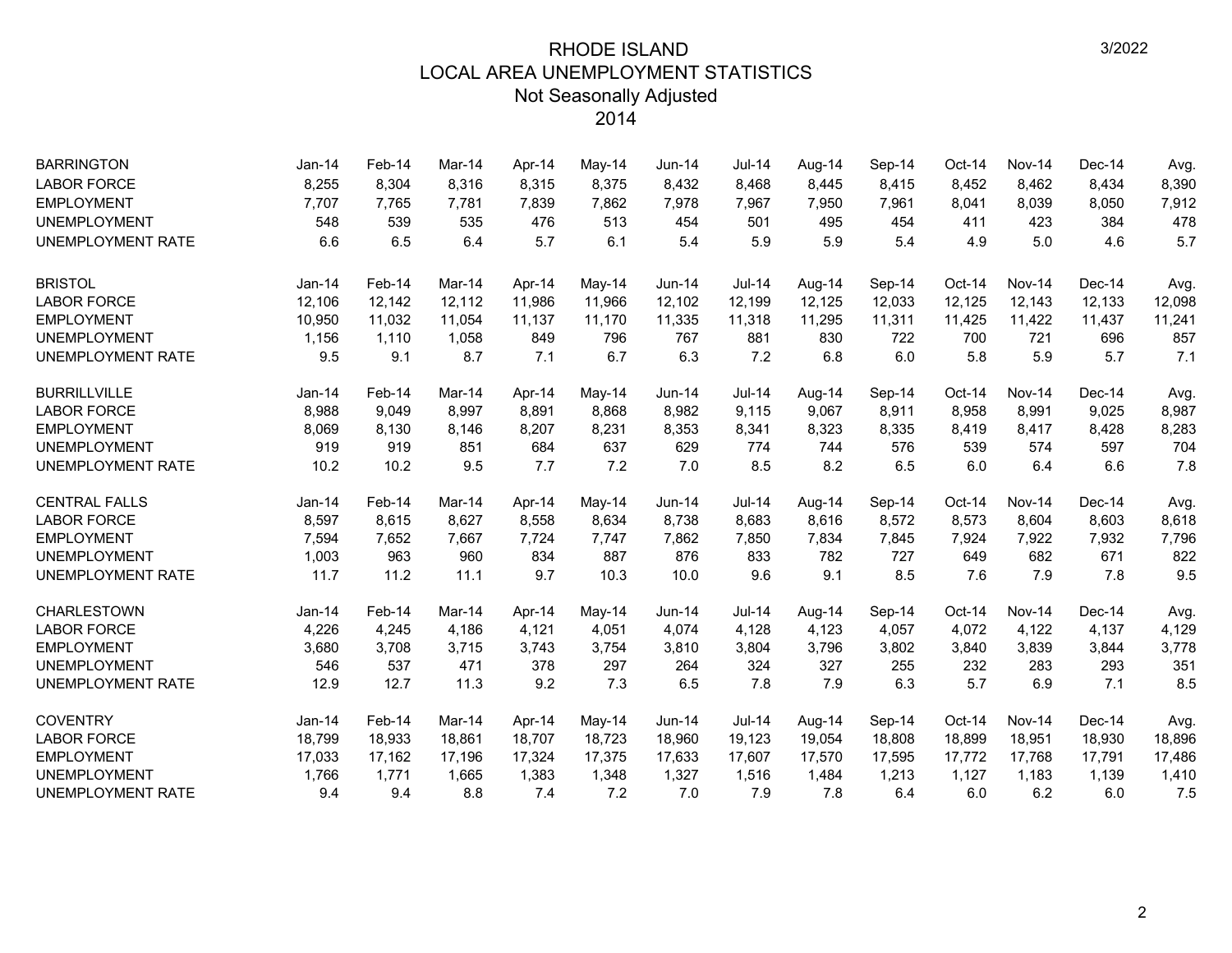| <b>CRANSTON</b>          | $Jan-14$ | Feb-14 | Mar-14 | Apr-14 | May-14   | Jun-14        | <b>Jul-14</b> | Aug-14 | Sep-14 | $Oct-14$ | Nov-14        | Dec-14   | Avg.   |
|--------------------------|----------|--------|--------|--------|----------|---------------|---------------|--------|--------|----------|---------------|----------|--------|
| <b>LABOR FORCE</b>       | 41,065   | 41,256 | 41,173 | 41,060 | 41,338   | 41,679        | 41,975        | 41,805 | 41,566 | 41,687   | 41,716        | 41,607   | 41,494 |
| <b>EMPLOYMENT</b>        | 37,371   | 37,654 | 37,728 | 38,010 | 38,122   | 38,688        | 38,630        | 38,549 | 38,604 | 38,992   | 38,983        | 39,034   | 38,364 |
| <b>UNEMPLOYMENT</b>      | 3,694    | 3,602  | 3,445  | 3,050  | 3,216    | 2,991         | 3,345         | 3,256  | 2,962  | 2,695    | 2,733         | 2,573    | 3,130  |
| <b>UNEMPLOYMENT RATE</b> | 9.0      | 8.7    | 8.4    | 7.4    | 7.8      | 7.2           | 8.0           | 7.8    | 7.1    | 6.5      | 6.6           | 6.2      | 7.5    |
| <b>CUMBERLAND</b>        | Jan-14   | Feb-14 | Mar-14 | Apr-14 | $May-14$ | Jun-14        | <b>Jul-14</b> | Aug-14 | Sep-14 | Oct-14   | <b>Nov-14</b> | $Dec-14$ | Avg.   |
| <b>LABOR FORCE</b>       | 19,294   | 19,419 | 19.369 | 19.229 | 19,234   | 19,439        | 19.612        | 19,537 | 19,333 | 19,441   | 19.502        | 19,464   | 19,406 |
| <b>EMPLOYMENT</b>        | 17,651   | 17,785 | 17,820 | 17,953 | 18,006   | 18,273        | 18,246        | 18,208 | 18,234 | 18,417   | 18,413        | 18,437   | 18,120 |
| <b>UNEMPLOYMENT</b>      | 1,643    | 1,634  | 1,549  | 1,276  | 1,228    | 1,166         | 1,366         | 1,329  | 1,099  | 1,024    | 1,089         | 1,027    | 1,286  |
| UNEMPLOYMENT RATE        | 8.5      | 8.4    | 8.0    | 6.6    | 6.4      | 6.0           | 7.0           | 6.8    | 5.7    | 5.3      | 5.6           | 5.3      | 6.6    |
| <b>EAST GREENWICH</b>    | $Jan-14$ | Feb-14 | Mar-14 | Apr-14 | May-14   | Jun-14        | Jul-14        | Aug-14 | Sep-14 | Oct-14   | $Nov-14$      | $Dec-14$ | Avg.   |
| <b>LABOR FORCE</b>       | 6,827    | 6,860  | 6,851  | 6,803  | 6,840    | 6,888         | 6,938         | 6,919  | 6,856  | 6,919    | 6,918         | 6,890    | 6,875  |
| <b>EMPLOYMENT</b>        | 6,240    | 6,287  | 6,299  | 6,346  | 6,365    | 6,460         | 6,450         | 6,436  | 6,446  | 6,510    | 6,509         | 6,517    | 6,405  |
| <b>UNEMPLOYMENT</b>      | 587      | 573    | 552    | 457    | 475      | 428           | 488           | 483    | 410    | 409      | 409           | 373      | 470    |
| <b>UNEMPLOYMENT RATE</b> | 8.6      | 8.4    | 8.1    | 6.7    | 6.9      | 6.2           | 7.0           | 7.0    | 6.0    | 5.9      | 5.9           | 5.4      | 6.8    |
| <b>EAST PROVIDENCE</b>   | $Jan-14$ | Feb-14 | Mar-14 | Apr-14 | May-14   | <b>Jun-14</b> | <b>Jul-14</b> | Aug-14 | Sep-14 | Oct-14   | $Nov-14$      | $Dec-14$ | Avg.   |
| <b>LABOR FORCE</b>       | 24,314   | 24,499 | 24,372 | 24,133 | 24,243   | 24,488        | 24,610        | 24,526 | 24,345 | 24,491   | 24,545        | 24,397   | 24,414 |
| <b>EMPLOYMENT</b>        | 21,836   | 22,001 | 22,044 | 22,209 | 22,274   | 22,605        | 22,571        | 22,524 | 22,556 | 22,783   | 22,778        | 22,808   | 22,416 |
| <b>UNEMPLOYMENT</b>      | 2,478    | 2,498  | 2,328  | 1,924  | 1,969    | 1,883         | 2,039         | 2,002  | 1,789  | 1,708    | 1,767         | 1,589    | 1,998  |
| UNEMPLOYMENT RATE        | 10.2     | 10.2   | 9.6    | 8.0    | 8.1      | 7.7           | 8.3           | 8.2    | 7.3    | 7.0      | 7.2           | 6.5      | 8.2    |
| <b>EXETER</b>            | Jan-14   | Feb-14 | Mar-14 | Apr-14 | May-14   | Jun-14        | Jul-14        | Aug-14 | Sep-14 | Oct-14   | <b>Nov-14</b> | $Dec-14$ | Avg.   |
| <b>LABOR FORCE</b>       | 3,949    | 3,965  | 3,947  | 3,902  | 3,893    | 3,951         | 3,978         | 3,950  | 3,874  | 3,943    | 3,964         | 3,957    | 3,940  |
| <b>EMPLOYMENT</b>        | 3,574    | 3,602  | 3,609  | 3,636  | 3,646    | 3,700         | 3,695         | 3,687  | 3,692  | 3,730    | 3,729         | 3,734    | 3,670  |
| <b>UNEMPLOYMENT</b>      | 375      | 363    | 338    | 266    | 247      | 251           | 283           | 263    | 182    | 213      | 235           | 223      | 270    |
| UNEMPLOYMENT RATE        | 9.5      | 9.2    | 8.6    | 6.8    | 6.3      | 6.4           | 7.1           | 6.7    | 4.7    | 5.4      | 5.9           | 5.6      | 6.9    |
| <b>FOSTER</b>            | $Jan-14$ | Feb-14 | Mar-14 | Apr-14 | May-14   | Jun-14        | Jul-14        | Aug-14 | Sep-14 | Oct-14   | <b>Nov-14</b> | $Dec-14$ | Avg.   |
| <b>LABOR FORCE</b>       | 2,820    | 2,858  | 2,856  | 2,814  | 2,810    | 2,843         | 2,882         | 2,875  | 2,836  | 2,864    | 2,867         | 2,860    | 2,849  |
| <b>EMPLOYMENT</b>        | 2,567    | 2,587  | 2,592  | 2,611  | 2,619    | 2,658         | 2,654         | 2,648  | 2,652  | 2,679    | 2,678         | 2,682    | 2,636  |
| <b>UNEMPLOYMENT</b>      | 253      | 271    | 264    | 203    | 191      | 185           | 228           | 227    | 184    | 185      | 189           | 178      | 213    |
| UNEMPLOYMENT RATE        | 9.0      | 9.5    | 9.2    | 7.2    | 6.8      | 6.5           | 7.9           | 7.9    | 6.5    | 6.5      | 6.6           | 6.2      | 7.5    |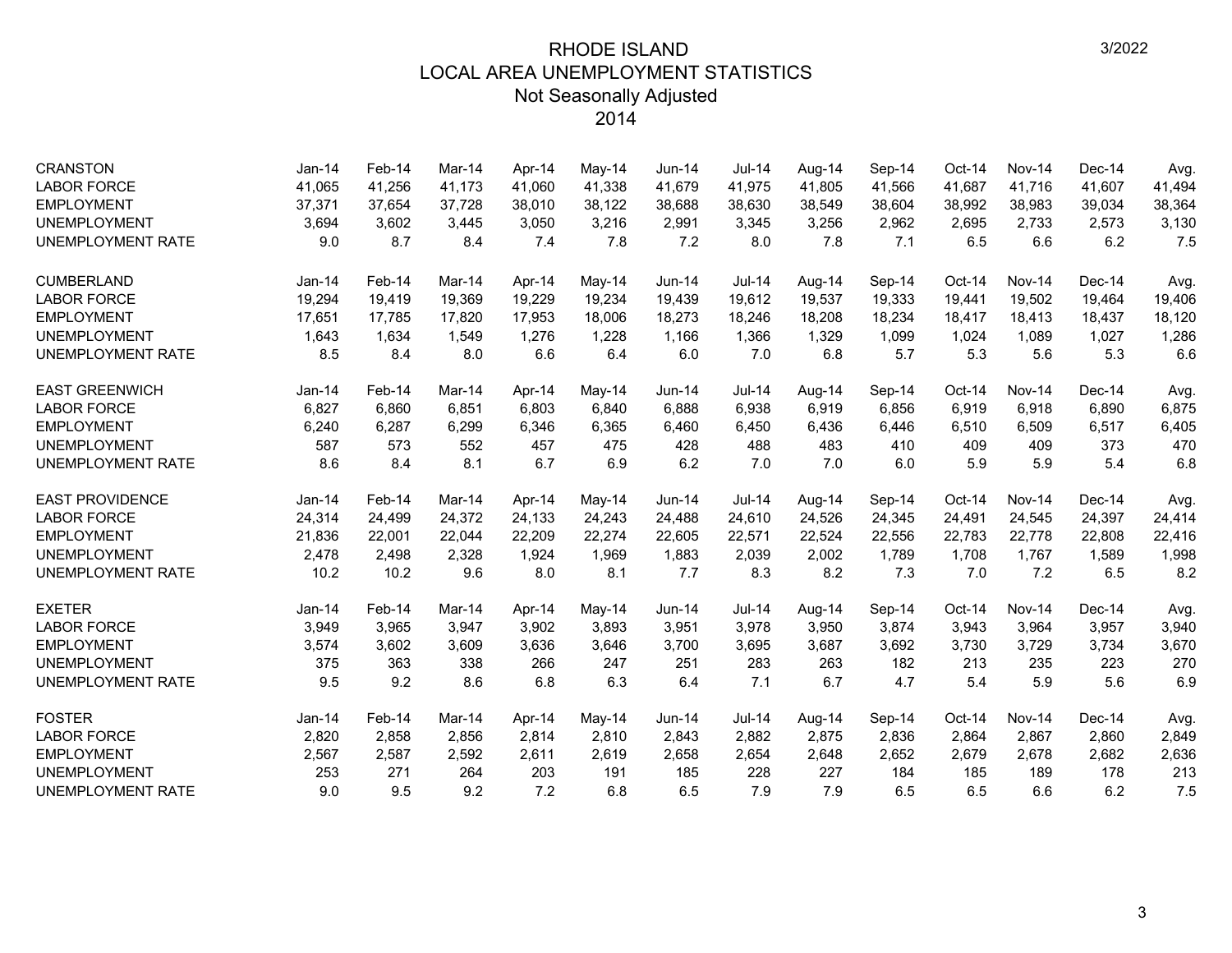| <b>GLOCESTER</b>         | $Jan-14$ | Feb-14 | Mar-14 | Apr-14 | May-14 | $Jun-14$ | <b>Jul-14</b> | Aug-14 | Sep-14 | Oct-14 | <b>Nov-14</b> | Dec-14   | Avg.   |
|--------------------------|----------|--------|--------|--------|--------|----------|---------------|--------|--------|--------|---------------|----------|--------|
| <b>LABOR FORCE</b>       | 5,895    | 5,953  | 5,928  | 5,878  | 5,901  | 5,929    | 5,959         | 5,954  | 5,916  | 5,945  | 5,966         | 5,955    | 5,932  |
| <b>EMPLOYMENT</b>        | 5,430    | 5,471  | 5,482  | 5,523  | 5,539  | 5,622    | 5,613         | 5,601  | 5,610  | 5,666  | 5,665         | 5,672    | 5,575  |
| <b>UNEMPLOYMENT</b>      | 465      | 482    | 446    | 355    | 362    | 307      | 346           | 353    | 306    | 279    | 301           | 283      | 357    |
| <b>UNEMPLOYMENT RATE</b> | 7.9      | 8.1    | 7.5    | 6.0    | 6.1    | 5.2      | 5.8           | 5.9    | 5.2    | 4.7    | 5.0           | 4.8      | 6.0    |
| <b>HOPKINTON</b>         | Jan-14   | Feb-14 | Mar-14 | Apr-14 | May-14 | Jun-14   | Jul-14        | Aug-14 | Sep-14 | Oct-14 | Nov-14        | $Dec-14$ | Avg.   |
| <b>LABOR FORCE</b>       | 4,857    | 4,858  | 4,813  | 4,773  | 4,776  | 4,862    | 4,981         | 4,954  | 4,801  | 4,771  | 4,724         | 4,726    | 4,824  |
| <b>EMPLOYMENT</b>        | 4,348    | 4,365  | 4,365  | 4,402  | 4,397  | 4,491    | 4,528         | 4,491  | 4,422  | 4,439  | 4,407         | 4,425    | 4,423  |
| <b>UNEMPLOYMENT</b>      | 509      | 493    | 448    | 371    | 379    | 371      | 453           | 463    | 379    | 332    | 317           | 301      | 401    |
| <b>UNEMPLOYMENT RATE</b> | 10.5     | 10.1   | 9.3    | 7.8    | 7.9    | 7.6      | 9.1           | 9.3    | 7.9    | 7.0    | 6.7           | 6.4      | 8.3    |
| <b>JAMESTOWN</b>         | Jan-14   | Feb-14 | Mar-14 | Apr-14 | May-14 | Jun-14   | Jul-14        | Aug-14 | Sep-14 | Oct-14 | Nov-14        | Dec-14   | Avg.   |
| <b>LABOR FORCE</b>       | 3,165    | 3,210  | 3,201  | 3,192  | 3,202  | 3,221    | 3,226         | 3,207  | 3,207  | 3,215  | 3,217         | 3,217    | 3,206  |
| <b>EMPLOYMENT</b>        | 2,948    | 2,970  | 2,976  | 2,999  | 3,007  | 3,052    | 3,047         | 3,041  | 3,045  | 3,076  | 3,075         | 3,079    | 3,026  |
| <b>UNEMPLOYMENT</b>      | 217      | 240    | 225    | 193    | 195    | 169      | 179           | 166    | 162    | 139    | 142           | 138      | 180    |
| UNEMPLOYMENT RATE        | 6.9      | 7.5    | 7.0    | 6.0    | 6.1    | 5.2      | 5.5           | 5.2    | 5.1    | 4.3    | 4.4           | 4.3      | 5.6    |
| <b>JOHNSTON</b>          | Jan-14   | Feb-14 | Mar-14 | Apr-14 | May-14 | Jun-14   | <b>Jul-14</b> | Aug-14 | Sep-14 | Oct-14 | Nov-14        | $Dec-14$ | Avg.   |
| <b>LABOR FORCE</b>       | 15,721   | 15,799 | 15,724 | 15,587 | 15,598 | 15,785   | 15,827        | 15,790 | 15,619 | 15,761 | 15,786        | 15,737   | 15,728 |
| <b>EMPLOYMENT</b>        | 14,094   | 14,201 | 14,229 | 14,336 | 14,378 | 14,591   | 14,569        | 14,539 | 14,560 | 14,706 | 14,703        | 14,722   | 14,469 |
| <b>UNEMPLOYMENT</b>      | 1,627    | 1,598  | 1,495  | 1,251  | 1,220  | 1,194    | 1,258         | 1,251  | 1,059  | 1,055  | 1,083         | 1,015    | 1,259  |
| <b>UNEMPLOYMENT RATE</b> | 10.3     | 10.1   | 9.5    | 8.0    | 7.8    | 7.6      | 7.9           | 7.9    | 6.8    | 6.7    | 6.9           | 6.4      | 8.0    |
| <b>LINCOLN</b>           | Jan-14   | Feb-14 | Mar-14 | Apr-14 | May-14 | Jun-14   | <b>Jul-14</b> | Aug-14 | Sep-14 | Oct-14 | Nov-14        | $Dec-14$ | Avg.   |
| <b>LABOR FORCE</b>       | 12,119   | 12,244 | 12,219 | 12,149 | 12,239 | 12,402   | 12,529        | 12,448 | 12,306 | 12,345 | 12,347        | 12,292   | 12,304 |
| <b>EMPLOYMENT</b>        | 11,153   | 11,238 | 11,260 | 11,344 | 11,377 | 11,546   | 11,529        | 11,505 | 11,521 | 11,637 | 11,634        | 11,650   | 11,450 |
| UNEMPLOYMENT             | 966      | 1,006  | 959    | 805    | 862    | 856      | 1,000         | 943    | 785    | 708    | 713           | 642      | 854    |
| UNEMPLOYMENT RATE        | 8.0      | 8.2    | 7.8    | 6.6    | 7.0    | 6.9      | 8.0           | 7.6    | 6.4    | 5.7    | 5.8           | 5.2      | 6.9    |
| <b>LITTLE COMPTON</b>    | Jan-14   | Feb-14 | Mar-14 | Apr-14 | May-14 | Jun-14   | Jul-14        | Aug-14 | Sep-14 | Oct-14 | Nov-14        | $Dec-14$ | Avg.   |
| <b>LABOR FORCE</b>       | 1,908    | 1,908  | 1,870  | 1,871  | 1,859  | 1,872    | 1,893         | 1,888  | 1,880  | 1,879  | 1,905         | 1,913    | 1,887  |
| <b>EMPLOYMENT</b>        | 1,717    | 1,730  | 1,733  | 1,746  | 1,751  | 1,777    | 1,775         | 1,771  | 1,773  | 1,791  | 1,791         | 1,793    | 1,762  |
| <b>UNEMPLOYMENT</b>      | 191      | 178    | 137    | 125    | 108    | 95       | 118           | 117    | 107    | 88     | 114           | 120      | 125    |
| <b>UNEMPLOYMENT RATE</b> | 10.0     | 9.3    | 7.3    | 6.7    | 5.8    | 5.1      | 6.2           | 6.2    | 5.7    | 4.7    | 6.0           | 6.3      | 6.6    |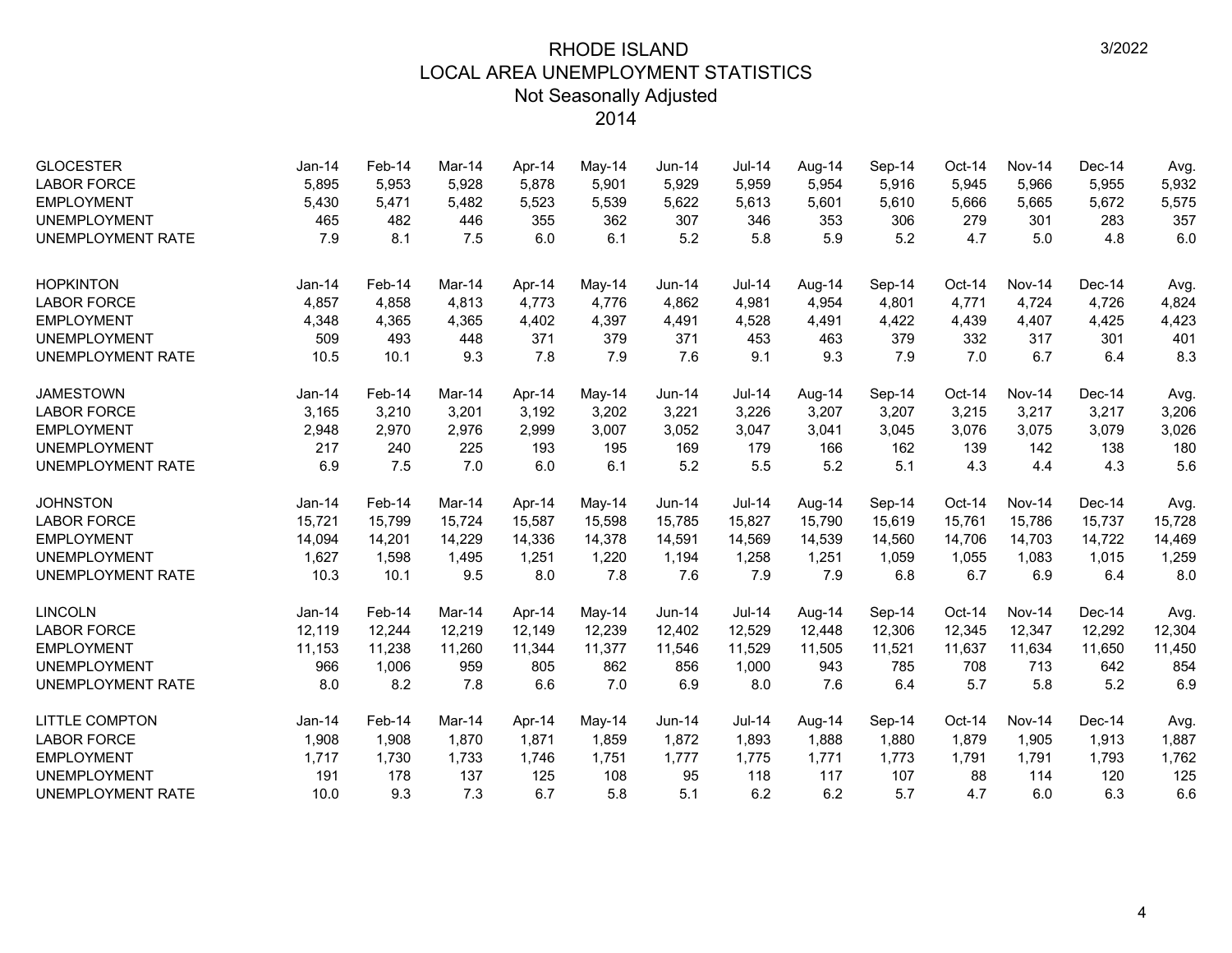| <b>MIDDLETOWN</b>        | Jan-14   | Feb-14 | Mar-14 | Apr-14 | May-14   | $Jun-14$      | <b>Jul-14</b> | Aug-14 | Sep-14 | Oct-14 | Nov-14        | Dec-14   | Avg.   |
|--------------------------|----------|--------|--------|--------|----------|---------------|---------------|--------|--------|--------|---------------|----------|--------|
| <b>LABOR FORCE</b>       | 8,086    | 8,088  | 8,027  | 7,914  | 7,902    | 7,948         | 8,008         | 7,982  | 7,920  | 7,984  | 8,037         | 8,046    | 7,995  |
| <b>EMPLOYMENT</b>        | 7,243    | 7,298  | 7,312  | 7,367  | 7,389    | 7,498         | 7,487         | 7,471  | 7,482  | 7,557  | 7,556         | 7,565    | 7,435  |
| <b>UNEMPLOYMENT</b>      | 843      | 790    | 715    | 547    | 513      | 450           | 521           | 511    | 438    | 427    | 481           | 481      | 560    |
| <b>UNEMPLOYMENT RATE</b> | 10.4     | 9.8    | 8.9    | 6.9    | 6.5      | 5.7           | 6.5           | 6.4    | 5.5    | 5.3    | 6.0           | 6.0      | 7.0    |
| NARRAGANSETT             | Jan-14   | Feb-14 | Mar-14 | Apr-14 | $May-14$ | Jun-14        | <b>Jul-14</b> | Aug-14 | Sep-14 | Oct-14 | <b>Nov-14</b> | Dec-14   | Avg.   |
| <b>LABOR FORCE</b>       | 9,031    | 9,062  | 9.037  | 8,954  | 9,000    | 9,052         | 9,097         | 9,045  | 9,030  | 9,097  | 9.135         | 9,142    | 9,057  |
| <b>EMPLOYMENT</b>        | 8,341    | 8,404  | 8,421  | 8,484  | 8,509    | 8,635         | 8,622         | 8,604  | 8,616  | 8,703  | 8,701         | 8,712    | 8,563  |
| <b>UNEMPLOYMENT</b>      | 690      | 658    | 616    | 470    | 491      | 417           | 475           | 441    | 414    | 394    | 434           | 430      | 494    |
| UNEMPLOYMENT RATE        | 7.6      | 7.3    | 6.8    | 5.2    | 5.5      | 4.6           | 5.2           | 4.9    | 4.6    | 4.3    | 4.8           | 4.7      | 5.5    |
| <b>NEW SHOREHAM</b>      | $Jan-14$ | Feb-14 | Mar-14 | Apr-14 | May-14   | $Jun-14$      | <b>Jul-14</b> | Aug-14 | Sep-14 | Oct-14 | Nov-14        | $Dec-14$ | Avg.   |
| <b>LABOR FORCE</b>       | 613      | 617    | 588    | 604    | 714      | 1,051         | 1,361         | 1,331  | 990    | 804    | 628           | 633      | 827    |
| <b>EMPLOYMENT</b>        | 418      | 418    | 409    | 449    | 583      | 945           | 1,265         | 1,243  | 911    | 722    | 505           | 501      | 697    |
| <b>UNEMPLOYMENT</b>      | 195      | 199    | 179    | 155    | 131      | 106           | 96            | 88     | 79     | 82     | 123           | 132      | 130    |
| UNEMPLOYMENT RATE        | 31.8     | 32.3   | 30.4   | 25.7   | 18.3     | 10.1          | 7.1           | 6.6    | 8.0    | 10.2   | 19.6          | 20.9     | 15.7   |
| <b>NEWPORT</b>           | $Jan-14$ | Feb-14 | Mar-14 | Apr-14 | May-14   | <b>Jun-14</b> | <b>Jul-14</b> | Aug-14 | Sep-14 | Oct-14 | Nov-14        | Dec-14   | Avg.   |
| <b>LABOR FORCE</b>       | 13,613   | 13,614 | 13,469 | 13,332 | 13,279   | 13,322        | 13,367        | 13,357 | 13,298 | 13,388 | 13,521        | 13,568   | 13,428 |
| <b>EMPLOYMENT</b>        | 12,207   | 12,300 | 12,324 | 12,416 | 12,453   | 12,637        | 12,619        | 12,592 | 12,610 | 12,737 | 12,734        | 12,751   | 12,532 |
| <b>UNEMPLOYMENT</b>      | 1,406    | 1,314  | 1,145  | 916    | 826      | 685           | 748           | 765    | 688    | 651    | 787           | 817      | 896    |
| <b>UNEMPLOYMENT RATE</b> | 10.3     | 9.7    | 8.5    | 6.9    | 6.2      | 5.1           | 5.6           | 5.7    | 5.2    | 4.9    | 5.8           | 6.0      | 6.7    |
| <b>NORTH KINGSTOWN</b>   | $Jan-14$ | Feb-14 | Mar-14 | Apr-14 | May-14   | Jun-14        | <b>Jul-14</b> | Aug-14 | Sep-14 | Oct-14 | Nov-14        | $Dec-14$ | Avg.   |
| <b>LABOR FORCE</b>       | 14,547   | 14,641 | 14,586 | 14,507 | 14,537   | 14,677        | 14,697        | 14,638 | 14,603 | 14,657 | 14,709        | 14,723   | 14,627 |
| <b>EMPLOYMENT</b>        | 13,346   | 13,447 | 13.473 | 13,574 | 13,614   | 13,816        | 13.795        | 13,766 | 13,786 | 13,925 | 13,922        | 13,940   | 13,700 |
| <b>UNEMPLOYMENT</b>      | 1,201    | 1,194  | 1,113  | 933    | 923      | 861           | 902           | 872    | 817    | 732    | 787           | 783      | 927    |
| <b>UNEMPLOYMENT RATE</b> | 8.3      | 8.2    | 7.6    | 6.4    | 6.3      | 5.9           | 6.1           | 6.0    | 5.6    | 5.0    | 5.4           | 5.3      | 6.3    |
| <b>NORTH PROVIDENCE</b>  | Jan-14   | Feb-14 | Mar-14 | Apr-14 | May-14   | Jun-14        | $Jul-14$      | Aug-14 | Sep-14 | Oct-14 | Nov-14        | Dec-14   | Avg.   |
| <b>LABOR FORCE</b>       | 17,838   | 17,941 | 17,929 | 17,852 | 18,064   | 18,228        | 18,255        | 18,195 | 18,025 | 18,139 | 18,169        | 18,088   | 18,060 |
| <b>EMPLOYMENT</b>        | 16,229   | 16,352 | 16,384 | 16,507 | 16,555   | 16,801        | 16,776        | 16,741 | 16,765 | 16,933 | 16,929        | 16,952   | 16,660 |
| <b>UNEMPLOYMENT</b>      | 1,609    | 1,589  | 1,545  | 1,345  | 1,509    | 1,427         | 1,479         | 1,454  | 1,260  | 1,206  | 1,240         | 1,136    | 1,400  |
| <b>UNEMPLOYMENT RATE</b> | 9.0      | 8.9    | 8.6    | 7.5    | 8.4      | 7.8           | 8.1           | 8.0    | 7.0    | 6.6    | 6.8           | 6.3      | 7.8    |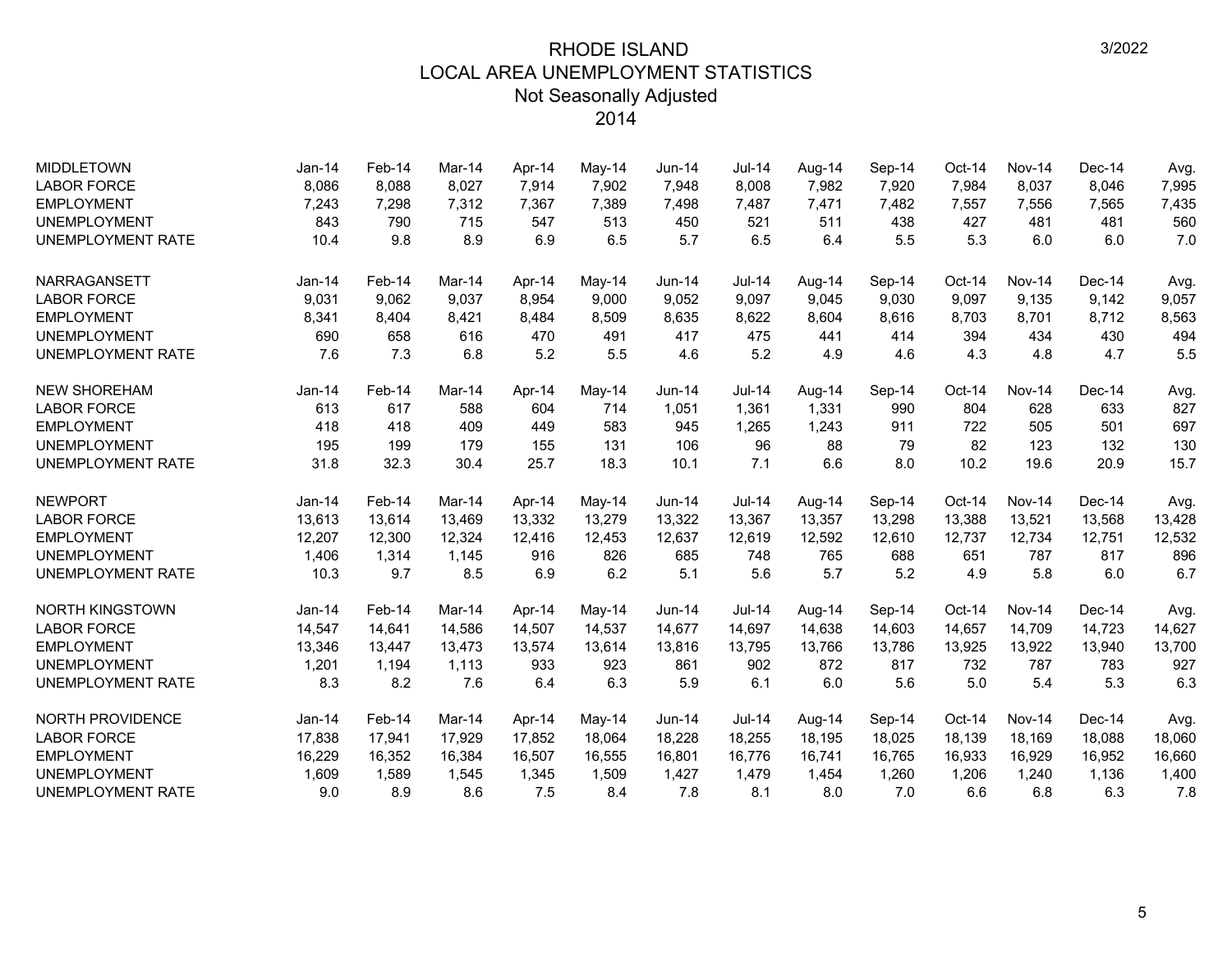| <b>NORTH SMITHFIELD</b>  | $Jan-14$      | Feb-14 | Mar-14 | Apr-14 | May-14 | Jun-14        | Jul-14        | Aug-14 | Sep-14 | Oct-14   | Nov-14        | Dec-14   | Avg.   |
|--------------------------|---------------|--------|--------|--------|--------|---------------|---------------|--------|--------|----------|---------------|----------|--------|
| <b>LABOR FORCE</b>       | 6,760         | 6,781  | 6.779  | 6,698  | 6,724  | 6.818         | 6,880         | 6,822  | 6.766  | 6,815    | 6,828         | 6,804    | 6.789  |
| <b>EMPLOYMENT</b>        | 6,177         | 6,224  | 6,236  | 6,283  | 6,301  | 6,395         | 6,385         | 6,372  | 6,381  | 6,445    | 6,444         | 6,452    | 6,341  |
| <b>UNEMPLOYMENT</b>      | 583           | 557    | 543    | 415    | 423    | 423           | 495           | 450    | 385    | 370      | 384           | 352      | 448    |
| <b>UNEMPLOYMENT RATE</b> | 8.6           | 8.2    | 8.0    | 6.2    | 6.3    | 6.2           | 7.2           | 6.6    | 5.7    | 5.4      | 5.6           | 5.2      | 6.6    |
| <b>PAWTUCKET</b>         | $Jan-14$      | Feb-14 | Mar-14 | Apr-14 | May-14 | $Jun-14$      | $Jul-14$      | Aug-14 | Sep-14 | Oct-14   | Nov-14        | Dec-14   | Avg.   |
| <b>LABOR FORCE</b>       | 36,433        | 36,543 | 36,439 | 36,382 | 36,671 | 37,045        | 37,104        | 36,844 | 36,679 | 36,804   | 36,830        | 36,539   | 36,693 |
| <b>EMPLOYMENT</b>        | 32,564        | 32,810 | 32,875 | 33,121 | 33,218 | 33,711        | 33,661        | 33,590 | 33,639 | 33,977   | 33,969        | 34,013   | 33,429 |
| <b>UNEMPLOYMENT</b>      | 3,869         | 3,733  | 3,564  | 3,261  | 3,453  | 3,334         | 3,443         | 3,254  | 3,040  | 2,827    | 2,861         | 2,526    | 3,264  |
| UNEMPLOYMENT RATE        | 10.6          | 10.2   | 9.8    | 9.0    | 9.4    | 9.0           | 9.3           | 8.8    | 8.3    | 7.7      | 7.8           | 6.9      | 8.9    |
| <b>PORTSMOUTH</b>        | <b>Jan-14</b> | Feb-14 | Mar-14 | Apr-14 | May-14 | Jun-14        | Jul-14        | Aug-14 | Sep-14 | Oct-14   | <b>Nov-14</b> | $Dec-14$ | Avg.   |
| <b>LABOR FORCE</b>       | 8,926         | 8,939  | 8,902  | 8,744  | 8,754  | 8,832         | 8,831         | 8,827  | 8,827  | 8,881    | 8,957         | 8,941    | 8,863  |
| <b>EMPLOYMENT</b>        | 8,011         | 8,072  | 8,088  | 8,148  | 8,172  | 8,294         | 8,281         | 8,264  | 8,276  | 8,359    | 8,357         | 8,368    | 8,224  |
| <b>UNEMPLOYMENT</b>      | 915           | 867    | 814    | 596    | 582    | 538           | 550           | 563    | 551    | 522      | 600           | 573      | 639    |
| <b>UNEMPLOYMENT RATE</b> | 10.3          | 9.7    | 9.1    | 6.8    | 6.6    | 6.1           | 6.2           | 6.4    | 6.2    | 5.9      | 6.7           | 6.4      | 7.2    |
| <b>PROVIDENCE</b>        | $Jan-14$      | Feb-14 | Mar-14 | Apr-14 | May-14 | $Jun-14$      | $Jul-14$      | Aug-14 | Sep-14 | $Oct-14$ | Nov-14        | $Dec-14$ | Avg.   |
| <b>LABOR FORCE</b>       | 86,382        | 86,569 | 86,581 | 86,080 | 86,905 | 87,914        | 88,444        | 87,886 | 87,240 | 87,443   | 87,510        | 87,016   | 87,164 |
| <b>EMPLOYMENT</b>        | 77,247        | 77,832 | 77.986 | 78,569 | 78,800 | 79,969        | 79,850        | 79,682 | 79,797 | 80,599   | 80,581        | 80,686   | 79,300 |
| <b>UNEMPLOYMENT</b>      | 9,135         | 8,737  | 8,595  | 7,511  | 8,105  | 7,945         | 8,594         | 8,204  | 7,443  | 6,844    | 6,929         | 6,330    | 7,864  |
| <b>UNEMPLOYMENT RATE</b> | 10.6          | 10.1   | 9.9    | 8.7    | 9.3    | 9.0           | 9.7           | 9.3    | 8.5    | 7.8      | 7.9           | 7.3      | 9.0    |
| <b>RICHMOND</b>          | Jan-14        | Feb-14 | Mar-14 | Apr-14 | May-14 | <b>Jun-14</b> | <b>Jul-14</b> | Aug-14 | Sep-14 | Oct-14   | Nov-14        | $Dec-14$ | Avg.   |
| <b>LABOR FORCE</b>       | 4,180         | 4,223  | 4,208  | 4,166  | 4,166  | 4,195         | 4,240         | 4,225  | 4,194  | 4,224    | 4,229         | 4,245    | 4,208  |
| <b>EMPLOYMENT</b>        | 3,878         | 3,907  | 3,915  | 3,944  | 3,956  | 4,015         | 4,009         | 4,000  | 4,006  | 4,046    | 4,045         | 4,051    | 3,981  |
| <b>UNEMPLOYMENT</b>      | 302           | 316    | 293    | 222    | 210    | 180           | 231           | 225    | 188    | 178      | 184           | 194      | 227    |
| <b>UNEMPLOYMENT RATE</b> | 7.2           | 7.5    | 7.0    | 5.3    | 5.0    | 4.3           | 5.4           | 5.3    | 4.5    | 4.2      | 4.4           | 4.6      | 5.4    |
| <b>SCITUATE</b>          | $Jan-14$      | Feb-14 | Mar-14 | Apr-14 | May-14 | $Jun-14$      | Jul-14        | Aug-14 | Sep-14 | $Oct-14$ | Nov-14        | $Dec-14$ | Avg.   |
| <b>LABOR FORCE</b>       | 6,114         | 6,142  | 6,109  | 6,067  | 6,065  | 6,113         | 6,173         | 6,171  | 6,083  | 6,143    | 6,127         | 6,153    | 6,121  |
| <b>EMPLOYMENT</b>        | 5,545         | 5,587  | 5,598  | 5,640  | 5,656  | 5,740         | 5,732         | 5,720  | 5,728  | 5,785    | 5,784         | 5,792    | 5,692  |
| <b>UNEMPLOYMENT</b>      | 569           | 555    | 511    | 427    | 409    | 373           | 441           | 451    | 355    | 358      | 343           | 361      | 429    |
| <b>UNEMPLOYMENT RATE</b> | 9.3           | 9.0    | 8.4    | 7.0    | 6.7    | 6.1           | 7.1           | 7.3    | 5.8    | 5.8      | 5.6           | 5.9      | 7.0    |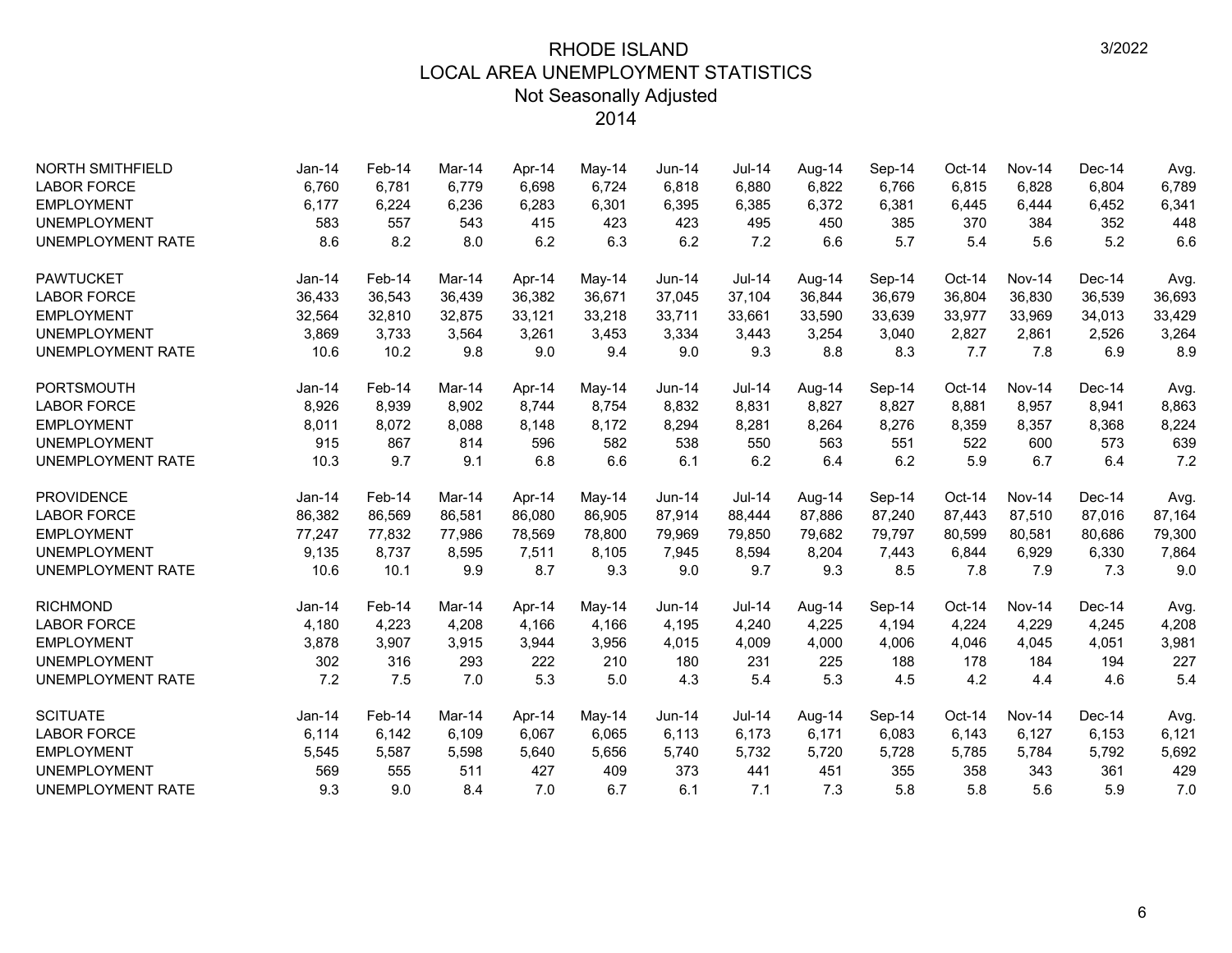| <b>SMITHFIELD</b>        | $Jan-14$ | Feb-14 | Mar-14 | Apr-14 | May-14   | Jun-14   | <b>Jul-14</b> | Aug-14 | Sep-14 | Oct-14   | <b>Nov-14</b> | Dec-14   | Avg.   |
|--------------------------|----------|--------|--------|--------|----------|----------|---------------|--------|--------|----------|---------------|----------|--------|
| <b>LABOR FORCE</b>       | 11,283   | 11,279 | 11,277 | 11,207 | 11,223   | 11,360   | 11,443        | 11,420 | 11,325 | 11,330   | 11,402        | 11,351   | 11,325 |
| <b>EMPLOYMENT</b>        | 10,229   | 10,307 | 10,327 | 10,404 | 10,435   | 10,590   | 10,574        | 10,552 | 10,567 | 10,673   | 10,671        | 10,685   | 10,501 |
| <b>UNEMPLOYMENT</b>      | 1,054    | 972    | 950    | 803    | 788      | 770      | 869           | 868    | 758    | 657      | 731           | 666      | 824    |
| <b>UNEMPLOYMENT RATE</b> | 9.3      | 8.6    | 8.4    | 7.2    | 7.0      | 6.8      | 7.6           | 7.6    | 6.7    | 5.8      | 6.4           | 5.9      | 7.3    |
| <b>SOUTH KINGSTOWN</b>   | $Jan-14$ | Feb-14 | Mar-14 | Apr-14 | May-14   | Jun-14   | $Jul-14$      | Aug-14 | Sep-14 | Oct-14   | <b>Nov-14</b> | $Dec-14$ | Avg.   |
| <b>LABOR FORCE</b>       | 16,510   | 16,509 | 16,522 | 16,280 | 16,343   | 16,500   | 16,740        | 16,587 | 16,487 | 16,524   | 16,571        | 16,517   | 16,508 |
| <b>EMPLOYMENT</b>        | 14,931   | 15,044 | 15,074 | 15,187 | 15,231   | 15,457   | 15,434        | 15,402 | 15,424 | 15,579   | 15,576        | 15,596   | 15,328 |
| <b>UNEMPLOYMENT</b>      | 1,579    | 1.465  | 1.448  | 1,093  | 1.112    | 1.043    | 1,306         | 1,185  | 1,063  | 945      | 995           | 921      | 1,180  |
| <b>UNEMPLOYMENT RATE</b> | 9.6      | 8.9    | 8.8    | 6.7    | 6.8      | 6.3      | 7.8           | 7.1    | 6.4    | 5.7      | 6.0           | 5.6      | 7.1    |
| <b>TIVERTON</b>          | $Jan-14$ | Feb-14 | Mar-14 | Apr-14 | May-14   | Jun-14   | Jul-14        | Aug-14 | Sep-14 | Oct-14   | <b>Nov-14</b> | $Dec-14$ | Avg.   |
| <b>LABOR FORCE</b>       | 8,795    | 8,864  | 8.810  | 8,682  | 8,640    | 8,722    | 8,806         | 8,800  | 8,684  | 8,736    | 8,763         | 8,720    | 8,752  |
| <b>EMPLOYMENT</b>        | 7,880    | 7,940  | 7,955  | 8,015  | 8,039    | 8,158    | 8,146         | 8,129  | 8,140  | 8,222    | 8,220         | 8,231    | 8,090  |
| <b>UNEMPLOYMENT</b>      | 915      | 924    | 855    | 667    | 601      | 564      | 660           | 671    | 544    | 514      | 543           | 489      | 662    |
| <b>UNEMPLOYMENT RATE</b> | 10.4     | 10.4   | 9.7    | 7.7    | 7.0      | 6.5      | 7.5           | 7.6    | 6.3    | 5.9      | 6.2           | 5.6      | 7.6    |
| <b>WARREN</b>            | Jan-14   | Feb-14 | Mar-14 | Apr-14 | May-14   | Jun-14   | <b>Jul-14</b> | Aug-14 | Sep-14 | $Oct-14$ | <b>Nov-14</b> | $Dec-14$ | Avg.   |
| <b>LABOR FORCE</b>       | 5,730    | 5,753  | 5,726  | 5,640  | 5,624    | 5,662    | 5,727         | 5,708  | 5,686  | 5,736    | 5,740         | 5,722    | 5,704  |
| <b>EMPLOYMENT</b>        | 5,128    | 5,167  | 5,177  | 5,216  | 5,231    | 5,309    | 5,301         | 5,289  | 5,297  | 5,350    | 5,349         | 5,356    | 5,264  |
| <b>UNEMPLOYMENT</b>      | 602      | 586    | 549    | 424    | 393      | 353      | 426           | 419    | 389    | 386      | 391           | 366      | 440    |
| <b>UNEMPLOYMENT RATE</b> | 10.5     | 10.2   | 9.6    | 7.5    | 7.0      | 6.2      | 7.4           | 7.3    | 6.8    | 6.7      | 6.8           | 6.4      | 7.7    |
| <b>WARWICK</b>           | Jan-14   | Feb-14 | Mar-14 | Apr-14 | $May-14$ | $Jun-14$ | $Jul-14$      | Aug-14 | Sep-14 | Oct-14   | <b>Nov-14</b> | $Dec-14$ | Avg.   |
| <b>LABOR FORCE</b>       | 45,851   | 46,149 | 46,015 | 45,901 | 46,112   | 46,544   | 46,696        | 46,642 | 46,324 | 46,625   | 46,629        | 46,413   | 46,325 |
| <b>EMPLOYMENT</b>        | 42,019   | 42,337 | 42.421 | 42.738 | 42,863   | 43,500   | 43,435        | 43,343 | 43,406 | 43,842   | 43,832        | 43,889   | 43,135 |
| <b>UNEMPLOYMENT</b>      | 3,832    | 3,812  | 3,594  | 3,163  | 3,249    | 3,044    | 3,261         | 3,299  | 2,918  | 2,783    | 2,797         | 2,524    | 3,190  |
| <b>UNEMPLOYMENT RATE</b> | 8.4      | 8.3    | 7.8    | 6.9    | 7.0      | 6.5      | 7.0           | 7.1    | 6.3    | 6.0      | 6.0           | 5.4      | 6.9    |
| <b>WEST GREENWICH</b>    | $Jan-14$ | Feb-14 | Mar-14 | Apr-14 | May-14   | Jun-14   | <b>Jul-14</b> | Aug-14 | Sep-14 | Oct-14   | <b>Nov-14</b> | $Dec-14$ | Avg.   |
| <b>LABOR FORCE</b>       | 3,202    | 3,201  | 3,201  | 3,196  | 3,148    | 3,174    | 3,238         | 3,240  | 3,161  | 3,192    | 3,200         | 3,185    | 3,195  |
| <b>EMPLOYMENT</b>        | 2,895    | 2,917  | 2,923  | 2,945  | 2,953    | 2,997    | 2,993         | 2,986  | 2,991  | 3,021    | 3,020         | 3,024    | 2,972  |
| <b>UNEMPLOYMENT</b>      | 307      | 284    | 278    | 251    | 195      | 177      | 245           | 254    | 170    | 171      | 180           | 161      | 223    |
| UNEMPLOYMENT RATE        | 9.6      | 8.9    | 8.7    | 7.9    | 6.2      | 5.6      | 7.6           | 7.8    | 5.4    | 5.4      | 5.6           | 5.1      | 7.0    |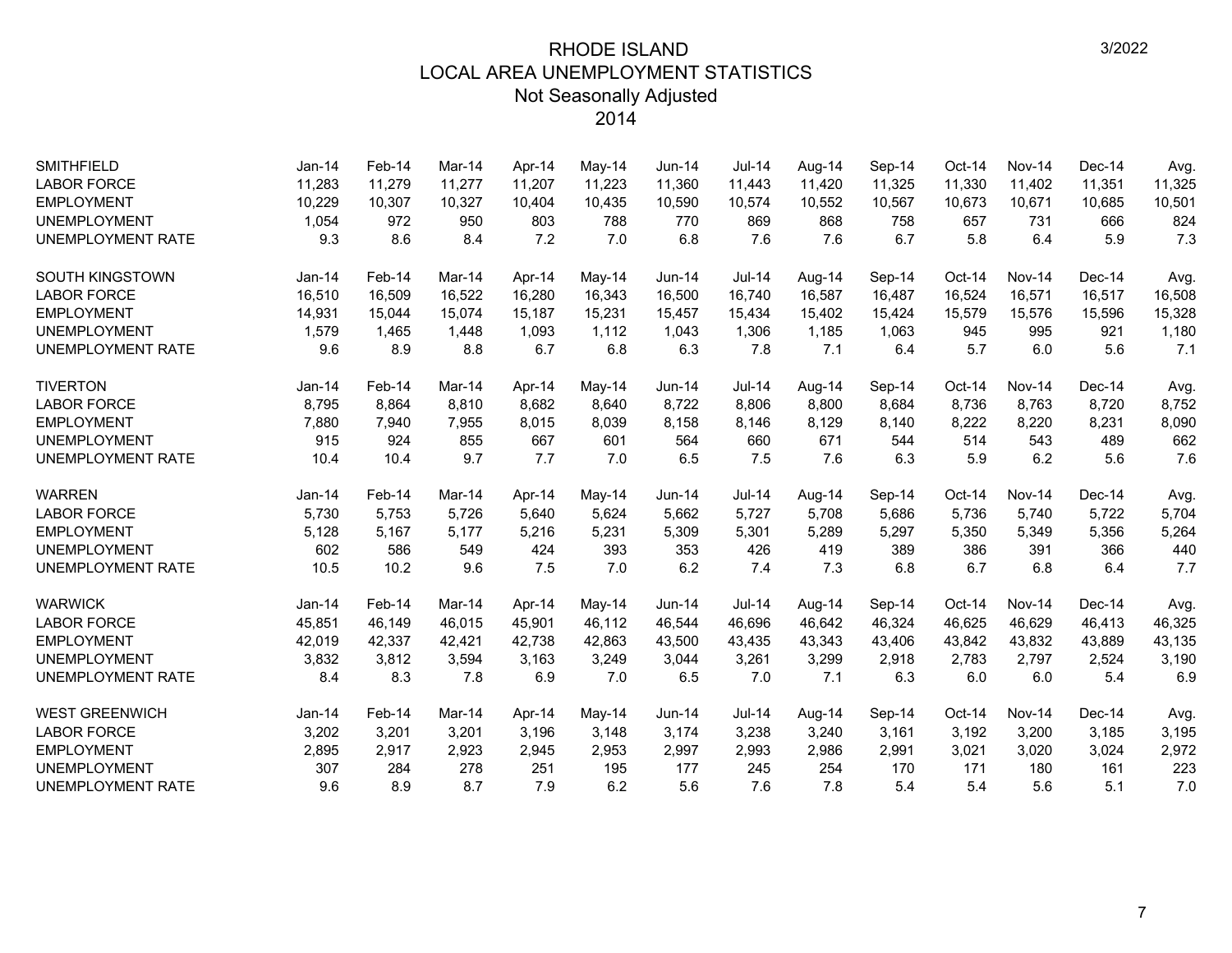| <b>WEST WARWICK</b>      | Jan-14   | Feb-14 | Mar-14 | Apr-14 | May-14 | Jun-14 | Jul-14        | Aug-14 | Sep-14 | Oct-14   | <b>Nov-14</b> | Dec-14 | Avg.   |
|--------------------------|----------|--------|--------|--------|--------|--------|---------------|--------|--------|----------|---------------|--------|--------|
| <b>LABOR FORCE</b>       | 16,316   | 16,377 | 16,324 | 16,149 | 16,128 | 16,218 | 16,378        | 16,318 | 16,265 | 16,295   | 16,342        | 16,308 | 16,285 |
| <b>EMPLOYMENT</b>        | 14,566   | 14,676 | 14,705 | 14,815 | 14,859 | 15,080 | 15,057        | 15,025 | 15,047 | 15,198   | 15,195        | 15,215 | 14,953 |
| <b>UNEMPLOYMENT</b>      | 1,750    | 1,701  | 1.619  | 1,334  | 1,269  | 1,138  | 1,321         | 1,293  | 1,218  | 1,097    | 1,147         | 1,093  | 1,332  |
| <b>UNEMPLOYMENT RATE</b> | 10.7     | 10.4   | 9.9    | 8.3    | 7.9    | 7.0    | 8.1           | 7.9    | 7.5    | 6.7      | 7.0           | 6.7    | 8.2    |
| WESTERLY                 | Jan-14   | Feb-14 | Mar-14 | Apr-14 | May-14 | Jun-14 | <b>Jul-14</b> | Aug-14 | Sep-14 | Oct-14   | <b>Nov-14</b> | Dec-14 | Avg.   |
| <b>LABOR FORCE</b>       | 11,685   | 11,703 | 11,616 | 11,522 | 11,511 | 11,693 | 11,801        | 11,693 | 11,467 | 11,461   | 11,486        | 11,482 | 11,593 |
| <b>EMPLOYMENT</b>        | 10,344   | 10,382 | 10,383 | 10,471 | 10,459 | 10,685 | 10,770        | 10,685 | 10,520 | 10,558   | 10,483        | 10,527 | 10,522 |
| <b>UNEMPLOYMENT</b>      | 1,341    | 1,321  | 1,233  | 1,051  | 1,052  | 1,008  | 1,031         | 1,008  | 947    | 903      | 1.003         | 955    | 1,071  |
| UNEMPLOYMENT RATE        | 11.5     | 11.3   | 10.6   | 9.1    | 9.1    | 8.6    | 8.7           | 8.6    | 8.3    | 7.9      | 8.7           | 8.3    | 9.2    |
| <b>WOONSOCKET</b>        | $Jan-14$ | Feb-14 | Mar-14 | Apr-14 | May-14 | Jun-14 | <b>Jul-14</b> | Aug-14 | Sep-14 | Oct-14   | Nov-14        | Dec-14 | Avg.   |
| <b>LABOR FORCE</b>       | 19,033   | 19,085 | 19,006 | 18,870 | 19,070 | 19,235 | 19,349        | 19,323 | 19,158 | 19,199   | 19,208        | 19,118 | 19,138 |
| <b>EMPLOYMENT</b>        | 16,827   | 16,955 | 16,988 | 17,115 | 17,165 | 17,420 | 17,394        | 17,358 | 17,383 | 17,557   | 17,553        | 17,576 | 17,274 |
| <b>UNEMPLOYMENT</b>      | 2,206    | 2,130  | 2,018  | 1,755  | 1,905  | 1,815  | 1,955         | 1,965  | 1.775  | 1,642    | 1,655         | 1,542  | 1,864  |
| UNEMPLOYMENT RATE        | 11.6     | 11.2   | 10.6   | 9.3    | 10.0   | 9.4    | 10.1          | 10.2   | 9.3    | 8.6      | 8.6           | 8.1    | 9.7    |
| <b>BRISTOL COUNTY</b>    | $Jan-14$ | Feb-14 | Mar-14 | Apr-14 | May-14 | Jun-14 | <b>Jul-14</b> | Aug-14 | Sep-14 | $Oct-14$ | <b>Nov-14</b> | Dec-14 | Avg.   |
| <b>LABOR FORCE</b>       | 26,091   | 26,199 | 26,154 | 25,941 | 25,965 | 26,196 | 26,394        | 26,278 | 26,134 | 26,313   | 26,345        | 26,289 | 26,191 |
| <b>EMPLOYMENT</b>        | 23,785   | 23,964 | 24,012 | 24,192 | 24,263 | 24,622 | 24,586        | 24,534 | 24,569 | 24,816   | 24,810        | 24,843 | 24,416 |
| <b>UNEMPLOYMENT</b>      | 2,306    | 2,235  | 2,142  | 1,749  | 1,702  | 1,574  | 1,808         | 1,744  | 1,565  | 1,497    | 1,535         | 1,446  | 1,775  |
| UNEMPLOYMENT RATE        | 8.8      | 8.5    | 8.2    | 6.7    | 6.6    | 6.0    | 6.9           | 6.6    | 6.0    | 5.7      | 5.8           | 5.5    | 6.8    |
| <b>KENT COUNTY</b>       | Jan-14   | Feb-14 | Mar-14 | Apr-14 | May-14 | Jun-14 | <b>Jul-14</b> | Aug-14 | Sep-14 | Oct-14   | Nov-14        | Dec-14 | Avg.   |
| <b>LABOR FORCE</b>       | 90,995   | 91,520 | 91,252 | 90,756 | 90,951 | 91,784 | 92,373        | 92,173 | 91,414 | 91,930   | 92,040        | 91,726 | 91,577 |
| <b>EMPLOYMENT</b>        | 82,753   | 83,379 | 83,544 | 84,168 | 84,415 | 85,670 | 85,542        | 85,360 | 85,485 | 86,343   | 86,324        | 86,436 | 84,952 |
| <b>UNEMPLOYMENT</b>      | 8,242    | 8,141  | 7,708  | 6,588  | 6,536  | 6,114  | 6,831         | 6,813  | 5,929  | 5,587    | 5,716         | 5,290  | 6,625  |
| UNEMPLOYMENT RATE        | 9.1      | 8.9    | 8.4    | 7.3    | 7.2    | 6.7    | 7.4           | 7.4    | 6.5    | 6.1      | 6.2           | 5.8    | 7.2    |